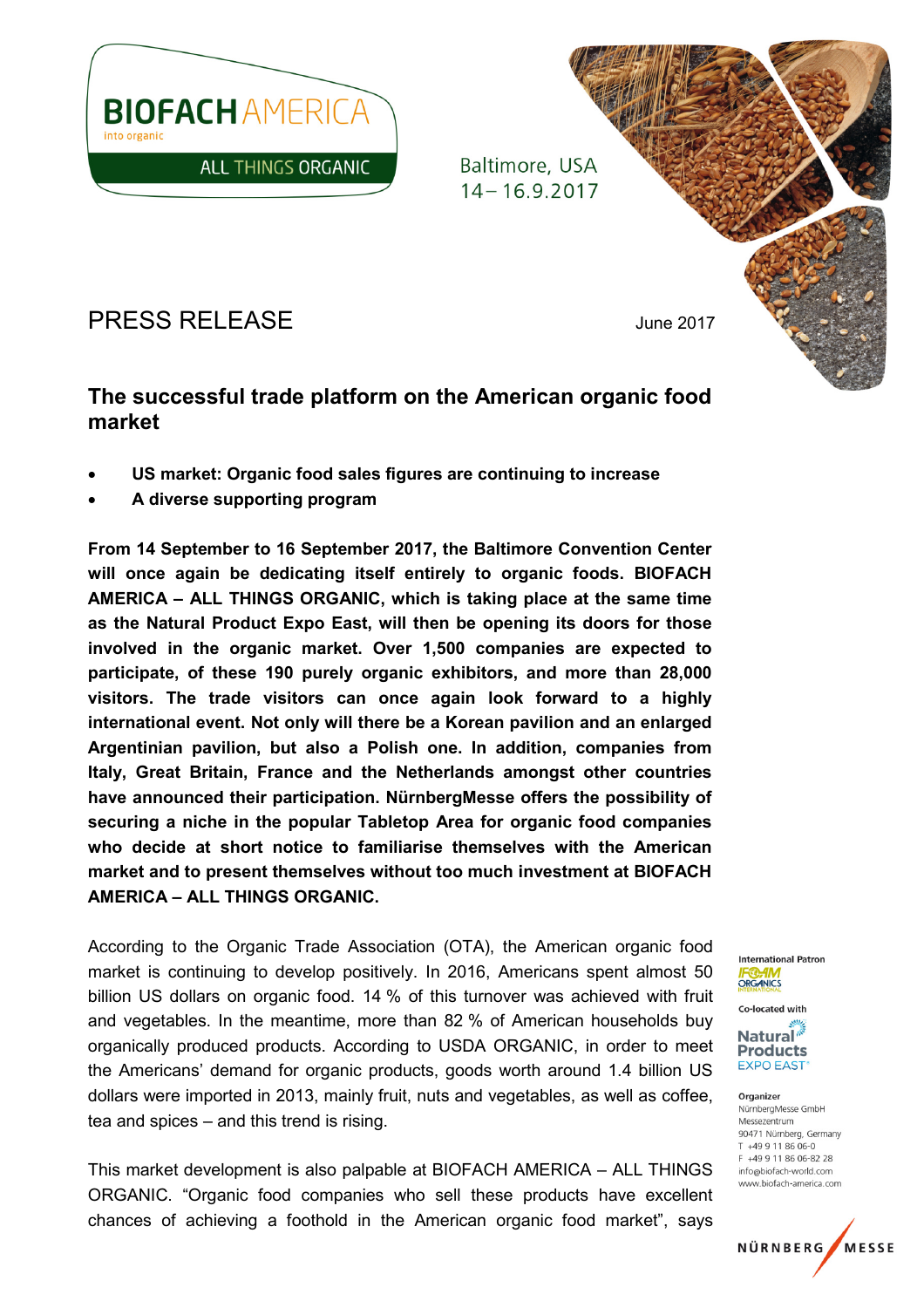

Baltimore, USA  $14 - 16.9.2017$ 

Markus Reetz, Executive Director International Exhibitions at NürnbergMesse, and adds: "This year, there are several organic food exhibitors who, amongst other things, are presenting herbs, teas and also nut products and cereals of all kinds to trade visitors".

# For last-minute deciders: Secure a Tabletop niche now

In the Pratt Street Lobby of the Convention Center, organic exhibitors are again presenting themselves and their products in the popular Tabletop Area this year. "In 2016, we created this special area to enable new international exhibitors in particular to participate in the trade fair at favourable conditions", explains Markus Reetz. A further major advantage of the area is that every visitor to BIOFACH AMERICA – ALL THINGS ORGANIC passes through it, and therefore a high level of awareness is guaranteed. For last-minute organic companies who wish to participate in BIOFACH AMERICA – ALL THINGS ORGANIC 2017, there are still a few niches left. Interested parties should contact the exhibition team directly at NürnbergMesse.

# Natural Products Business School one day prior to the start of the exhibition

One highlight in the support programme of this trade fair duo is the Natural Products Business School, which takes place on the day before the start of the exhibition. During this one-day workshop, entrepreneurial solutions are developed with the participants for problems specific to the green sector, and optimum network possibilities are created. On the first day of the exhibition, a so-called Pitch-Slam competition is once again awaiting the participants. The main prize is a free exhibition booth at the Natural Products Expo East 2018.

# Natural Products Expo East Education 2017 with numerous highlights

Once again numerous topics are being addressed in the conference. Amongst other things, visitors can look forward to talks regarding the benefits of hemp production and numerous exhibitor presentations. The keynote speech by the international best-selling author Jonathan Safran Foer is awaited with great anticipation on the Friday of the trade fair. He will be speaking about his road trip, during which he visited livestock farms throughout the USA – from small, familyrun organic farms, to large-scale operations. Following this experience, he poses less the question of "Can you eat this?" but rather "Should you be eating this?" Foer has processed his thoughts and experiences in a book, about which he will also be speaking.

In addition to this, the day prior to the trade fair begin, on 13 September 2017, a Herb Walk is to be held, during which participants can acquaint themselves with

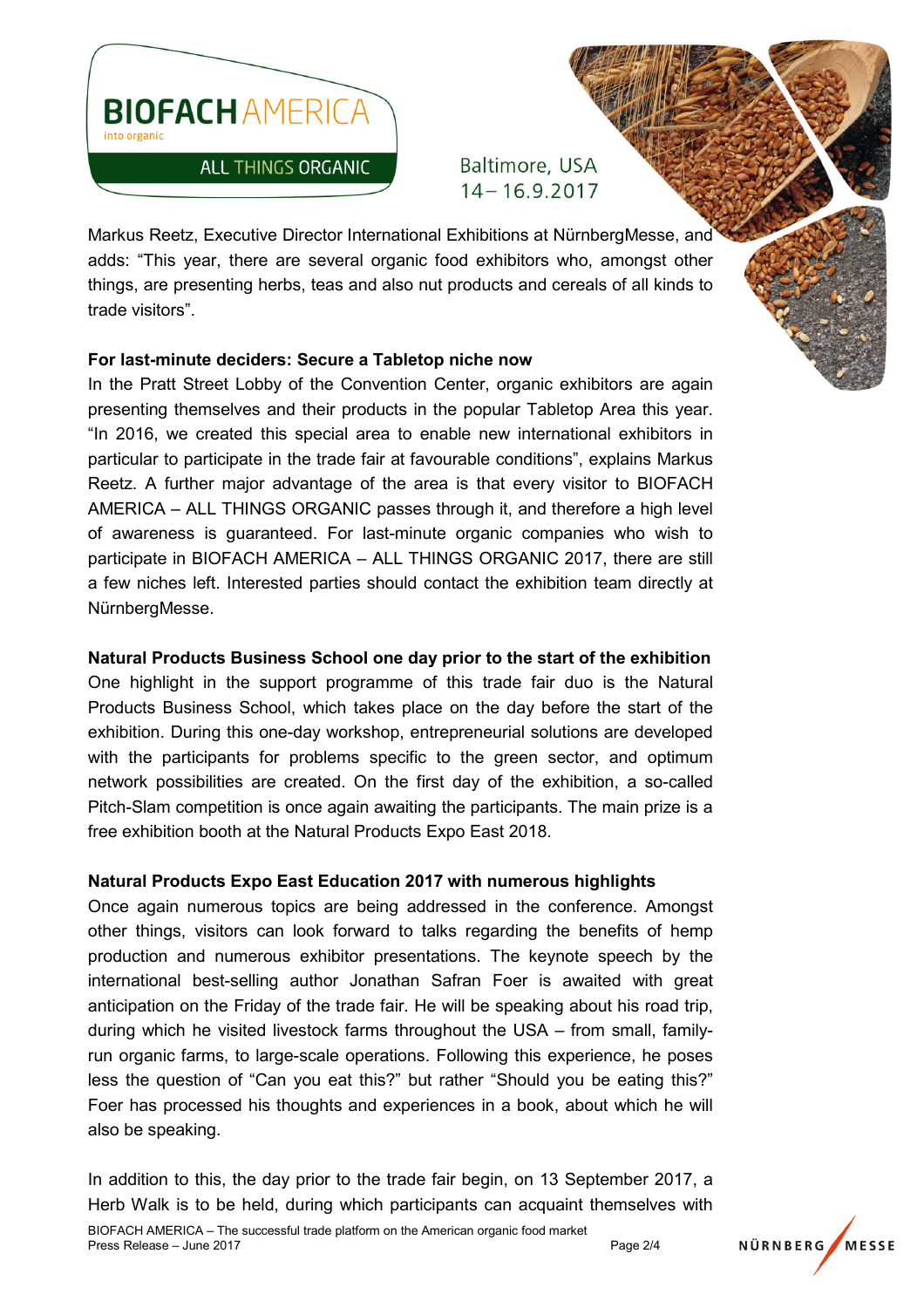

Baltimore, USA  $14 - 16.9.2017$ 

plant species from all over the world. Furthermore, numerous herb experts will be presenting the advantages of various plants in cuisine and medicine.

# Celebrating and networking: Expo East Events brings the branch together

Prior to and following the end of the trade fair, the trade fair duo Natural Products Expo East and BIOFACH AMERICA – ALL THINGS ORGANIC will also earn points again this year with their communicative events. For example, besides the tried and tested Tabletop Event Harvest Festival on 13 September, the Community Breakfast awaits visitors and exhibitors on 15 September. Here, prior to the start of the trade fair, the branch can exchange information regarding current topics over a healthy breakfast. Celebrations are also to be held featuring live music and good food at the evening events on 14 September and 15 September. As a result, BIOFACH AMERICA – ALL THINGS ORGANIC 2017 is not only an ideal trade and networking platform, but it also provides a diverse support programme.

## The next BIOFACH events:

- BIOFACH, Nuremberg: 14 17 February 2018
- BIOFACH AMERICA LATINA, São Paulo:  $7 10$  June 2017
- BIOFACH INDIA, Delhi:  $9 11$  November 2017
- BIOFACH China, Shanghai: 24 26 May 2018
- BIOFACH JAPAN, Tokyo: 2018

#### BIOFACH World

NürnbergMesse has proven its expertise in the field of organic foods. At the BIOFACH, the Global Leading Exhibition for organic foods, the international branch meets annually every February in Nuremberg. The extensive range of certified organic products available demonstrates its diversity – from fresh products such as dairy produce and cheese, via fruit, vegetables, dried products such as cereals and pulses, nuts and confectionery, right up to beverages. The international patron of BIOFACH is IFOAM – Organics International, the ideational national supporting body of the Bund Ökologische Lebensmittelwirtschaft (German Association of Ecological Food Industry) (BÖLW). A permanent component of this world-leading trade fair is the BIOFACH Congress, a globally unique knowledge platform. With five further BIOFACH exhibitions in Japan, the United States, South America, China and India, BIOFACH World shows global presence and attracts more than 3,000 exhibitors and 100,000 trade visitors year for year.